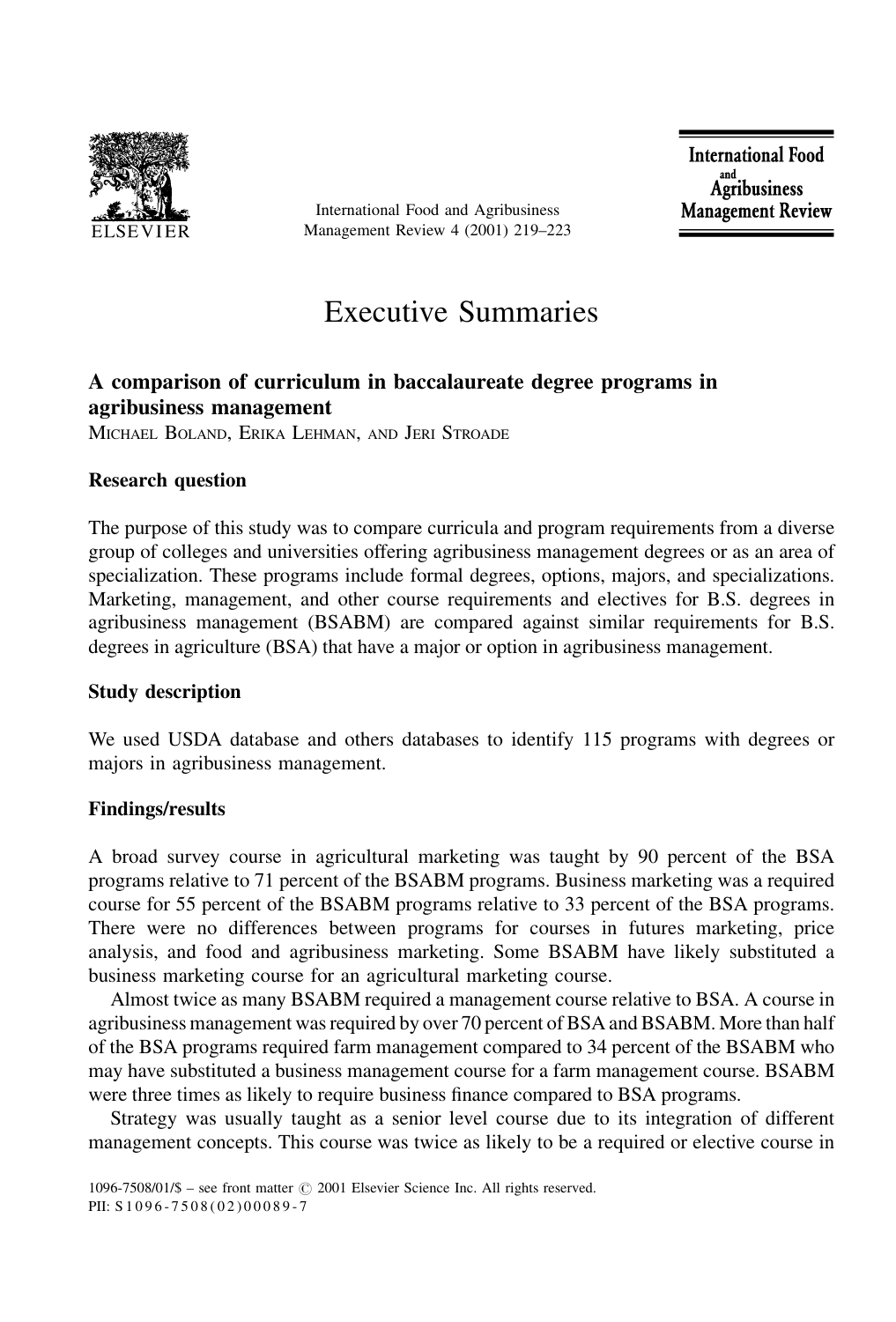BSABM. Thirteen courses in strategy were taught within colleges of agriculture. All BSABM that offered a strategy course taught within the college of agriculture required students to take the course.

BSABM were more likely to have a required or elective course in international agricultural marketing relative to BSA. International business management courses taught within the college of business were four times as likely to be a required or elective course for **BSABM** students.

Over half of the BSABM and BSA required agricultural policy, agribusiness or food marketing, futures markets, price analysis, and international agricultural marketing were taught by half of the BSA and BSABM. Business law was required by over a third of both BSABM and BSA. A course in cooperatives was three times as likely to be required by BSABM.

#### **Management implications**

Exposure to global and international aspects of management are inadequate in many programs despite their importance. Over half of the BSABM programs did not require an international business course. Strategy was not required by 75 percent of the BSABM programs. Human resource management and business or agricultural law was another course that was not required by almost two-thirds of the BSABM. Approximately 50 percent of the BSABM did not have a business finance, management, or marketing requirement.

# Alternative marketing systems for the apparel wool textile supply chain: filling the communication vacuum

S.C. CHAMPION AND A.P. FEARNE

#### The research question

Recent wool industry reviews in both Australia (1999) and New Zealand (2000) have provided recommendations relating to the need for woolgrowers to communicate more closely with their downstream customers, in order to better understand their requirements for raw wool. However, there are few concrete ideas on how to enable this and this paper presents an initial assessment of the level of communication between the various links in the apparel wool supply chain, with particular emphasis on the link between woolgrowers and their downstream customers.

#### **Study description**

This study sought to collect preliminary data relating to communication in the apparel wool supply chain. Analysis of secondary data and information gathered from semi-structured interviews with downstream wool supply chain members in Italy and Germany was used to understand the nature and extent of communication in the wool processing sector and across the 'farm gate'. To assess the effectiveness of this communication, data was collected relating to the improvement of raw wool quality over time.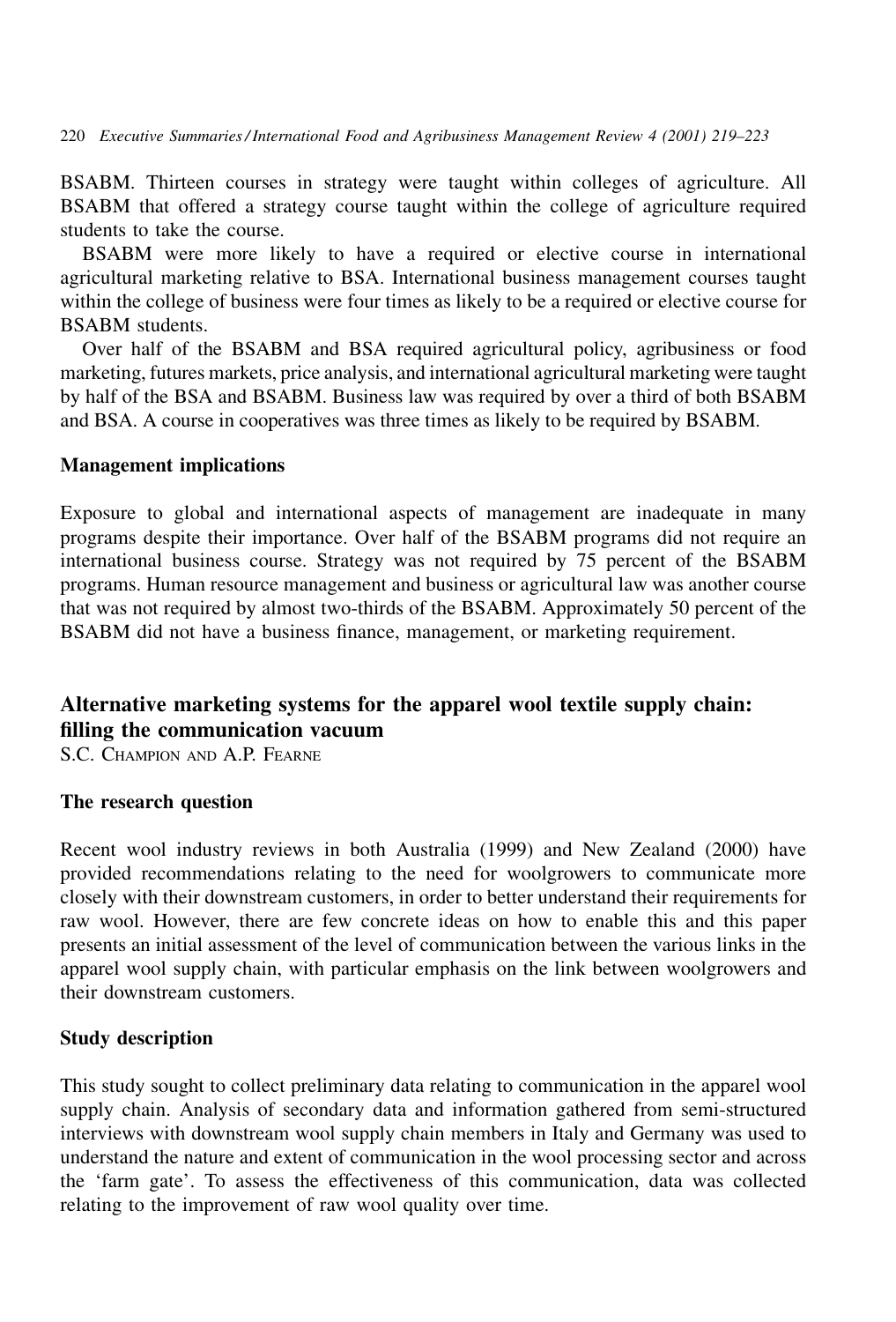#### **Findings/results**

While there appears to be an emerging recognition by the various members of the apparel wool textile chain of the need for, and power of, improved communication, significant barriers including the presence of 'functional silos' continue to exist within the chain.

#### **Management implications**

The nature and quality of communication would appear to be the issue, rather than whether it is occurring or not. Comments indicating a desire to retain activity within defined sectors would seem to be a causative factor

### Market orientation in a sample of Chilean agrifood processing firms

FERNANDO MARTINO AND ANGELA TREGEAR

Market orientation is widely perceived to be an optimal approach to management decision-making amongst theorists in marketing and management disciplines. However, this approach has rarely been investigated within the agribusiness sector, in spite of increasing challenges and pressures which are closely akin to those found in other industrial sectors. In Chile, a number of firms in the agribusiness sector have achieved success in international markets. However, a key question is whether such firms display naturally market oriented tendencies, or whether their success is due to external circumstances. Based on a small sample of agrifood processing firms in Chile, this study investigates the extent of market orientation amongst managers by employing the classic model of market orientation developed by Kohli and Jaworski (1990, 1993). The study finds that although managers generally perceive that they adopt market oriented behaviors, key aspects such as attitude to risk, dissemination of market intelligence, and basis of employee reward systems appear to run counter to a market orientation. The paper concludes with reflections on the applicability of the Kohli and Jaworski model of market orientation to the Latin American context.

# The revenue risk of value-based pricing for fed cattle: a simulation of grid vs. average pricing

JOHN D. ANDERSON AND KIMBERLY A. ZEULI

Reluctance to adopt value-based pricing (also referred to as grid pricing) stems from a fundamental problem created by the system: increased revenue uncertainty and variability. A better understanding of the sources of risk in grid pricing could help producers make better marketing decisions and could, in the long run, bring about changes that will make grid pricing a more attractive marketing option.

Much previous research examines the contribution of inconsistent carcass characteristics to revenue variability. The possibility that the structure of premium/discount grids also contributes to grid revenue variability has been recognized but not fully analyzed. This study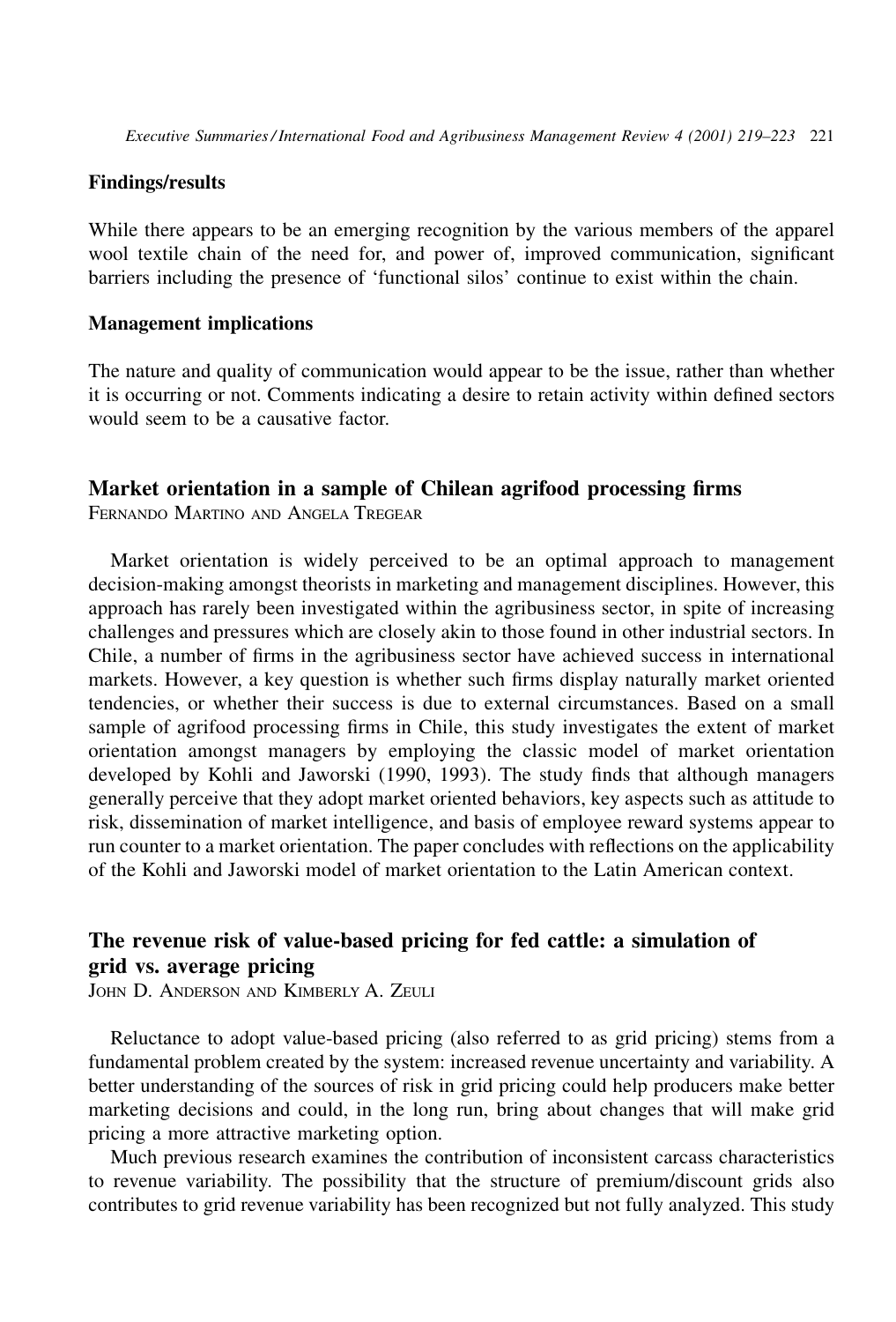quantifies the impact of grid variability, pen quality differentials, and quality grade price discounts on the level and variability of revenue per head from pens of fed cattle. Comparisons are made between grid and live pricing results.

In this study, stochastic simulation is used to generate live weight and carcass data for six pens of 500 cattle. These pens differ in the percent of cattle grading choice or higher. Pen quality ranges from  $45\%$  to  $95\%$  choice in  $10\%$  increments. Per head revenue for each of the six pens of cattle is calculated weekly on both a live and grid basis during the period October 1996–May 2001. The resulting time series of revenue data is examined to determine how revenue level and variability are affected by temporal changes in grid structure as well as by differences in the carcass characteristics of cattle.

Analysis of the revenue series yields several interesting results. First, grid pricing has become a more attractive marketing option over time. From October 1996 to December 1998, grid pricing produced greater returns than live pricing only on pens of cattle that were at least 75% choice. From January 1999 to May 2001, grid pricing produced higher revenue levels for all of the pens studied. Second, as the discount on select cattle becomes larger (in absolute value), grid pricing becomes a more attractive marketing option. This counterintuitive result occurs because of the strong positive correlation between the select discount and cattle prices (i.e., as the discount becomes larger, the base price is also increasing). Finally, pen quality and the select discount both affect revenue variability from grid pricing. As the select discount increases, the variability of returns increases for all but the most uniform pen of cattle (95% choice). The impact of the select discount on revenue variability becomes more pronounced as pen quality decreases.

Risk and uncertainty associated with grid pricing are still likely viewed as significant obstacles to grid pricing adoption by many producers, although in the last couple of years grid pricing returns have improved in comparison to live pricing returns. Strategies to alleviate some of this risk might involve adjustments to the grid that reward superior cattle as opposed to just penalizing inferior cattle; adoption of new technologies that allow more objective assessment of carcass merits prior to slaughter; and improved coordination between the feedlot and packer sectors through information-sharing arrangements.

# Market opportunities and threats to the U.S. pork industry posed by traceability systems

STERLING LIDDELL AND DEEVON BAILEY

#### **Research question**

This paper compares the traceability, transparency, and assurance (TTA) systems for pork between the United States, some of its major trading partners, and competitors in world pork markets. These comparisons are important for at least three reasons. First, consumers in major markets, such as the European Union (EU) and to a lesser extent in the United States, are expressing an increased concern about the inputs used in pork production at the farm level and throughout the marketing chain. TTA can be used to address these concerns. Second, TTA has the potential to become the basis for product differentiation between